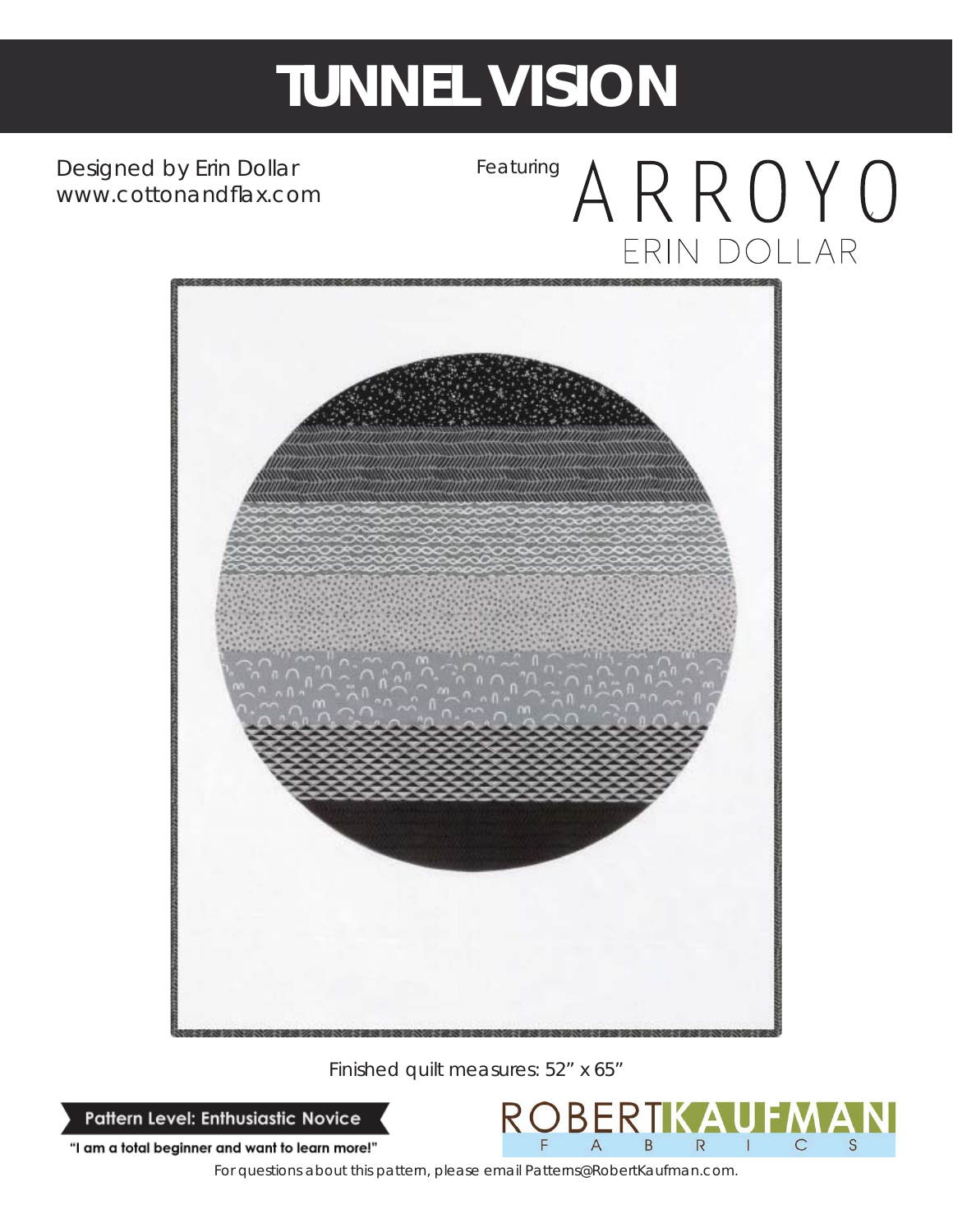#### Fabric and Supplies Needed

| Color                                                                      | Fabric       | Name/SKU                      | Yardage  | Color                                          | Fabric         | Name/SKU                                                 | Yardage   |
|----------------------------------------------------------------------------|--------------|-------------------------------|----------|------------------------------------------------|----------------|----------------------------------------------------------|-----------|
|                                                                            | A            | K001-1387<br><b>WHITE</b>     | 4 yards  |                                                | F              | AOU-16877-185<br><b>STEEL</b>                            | 1/2 yard  |
|                                                                            | $\sf B$      | AOU-16875-2<br><b>BLACK</b>   | 1/4 yard |                                                | G              | AOU-16879-357<br>TITANIUM                                | 1/4 yard  |
|                                                                            | $\mathsf{C}$ | AOU-16876-185<br><b>STEEL</b> | 1/4 yard |                                                | $\overline{H}$ | AOU-16876-2<br><b>BLACK</b>                              | 1/4 yard  |
|                                                                            | $\mathsf{D}$ | AOU-16880-181<br><b>ONYX</b>  | 1/2 yard |                                                | Binding*       | AOU-16876-185<br><b>STEEL</b><br>*Also used for Fabric C | 5/8 yards |
|                                                                            | E            | AOU-16878-357<br>TITANIUM     | 1/2 yard |                                                |                |                                                          |           |
| Copyright 2017, Robert Kaufman<br>For individual use only - Not for resale |              |                               |          | You will also need:<br>4-1/8 yards for backing |                |                                                          |           |

#### *Fabric amounts based on yardage that is 42" wide.*

#### Notes Before You Begin

- Read through all of the instructions before beginning.
- All of the seam allowances are 1/4" unless otherwise noted.
- Press seam allowances open unless otherwise noted.
- Width of fabric (WOF) is equal to at least 42" wide.
- Right sides together has been abbreviated to RST.
- Remember to measure twice and cut once!

 $\overline{\phantom{a}}$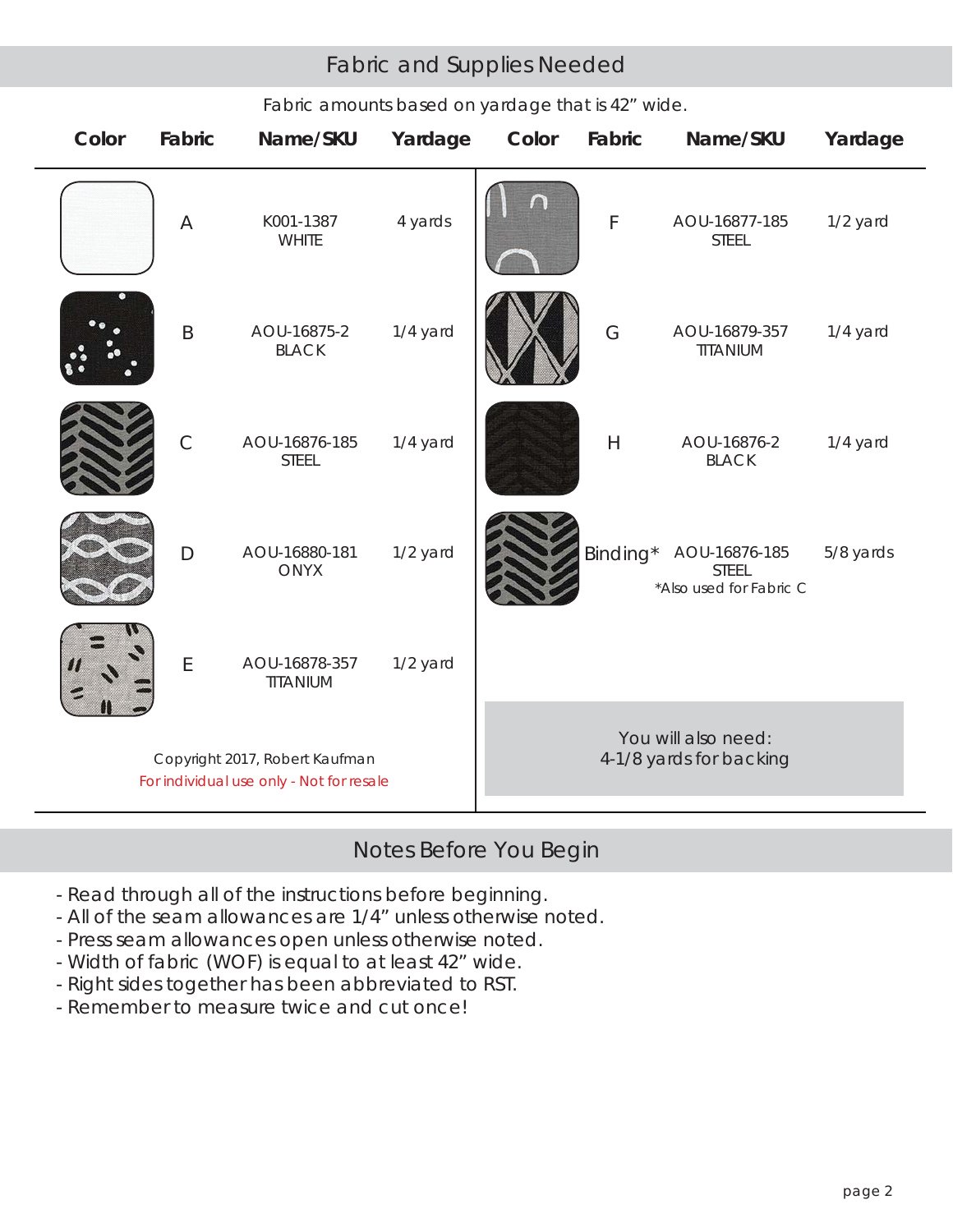#### **From Fabric A, cut:**

two 8-1/2" x WOF strips. Sew together, end to end. Subcut: one 8-1/2" x 52-1/2" strip. This is Strip K. four of Template A

#### **From Fabric B, cut:**

one 7-1/2" x WOF strip. Subcut: one 7-1/2" x 35" strip. This is Strip C.

#### **From Fabric C, cut:**

one 7-1/2" x WOF strip. Subcut: one 7-1/2" x 42" strip. This is Strip D.

#### **From Fabric D, cut:**

two 7-1/2" x WOF strips. Sew together, end to end. Subcut: one 7-1/2" x 45" strip\*\*. This is Strip E.

#### **From Fabric E, cut:**

two 8" x WOF strips. Sew together, end to end. Subcut: one 8" x 48" strip\*\*. This is Strip F.

#### **From Fabric F, cut:**

two 7-1/2" x WOF strips. Sew together, end to end. Subcut: one 7-1/2" x 45" strip\*\*. This is Strip G.

#### **From Fabric G, cut:**

one 7-1/2" x WOF strip. Subcut: one 7-1/2" x 42" strip. This is Strip H.

#### **From Fabric H, cut:**

one 7-1/2" x WOF strip. Subcut: one 7-1/2" x 35" strip. This is Strip J.

#### **From the Binding, cut:**

seven 2-1/2" x WOF strips.

\*\* Trimming note: In the example quilt, the three middle strips were pieced together with two WOF strips and the seams were then staggered to avoid a noticeable center seam. It is suggested to cut in a way that makes it easy to match up designs in the print when sewing the WOF strips together.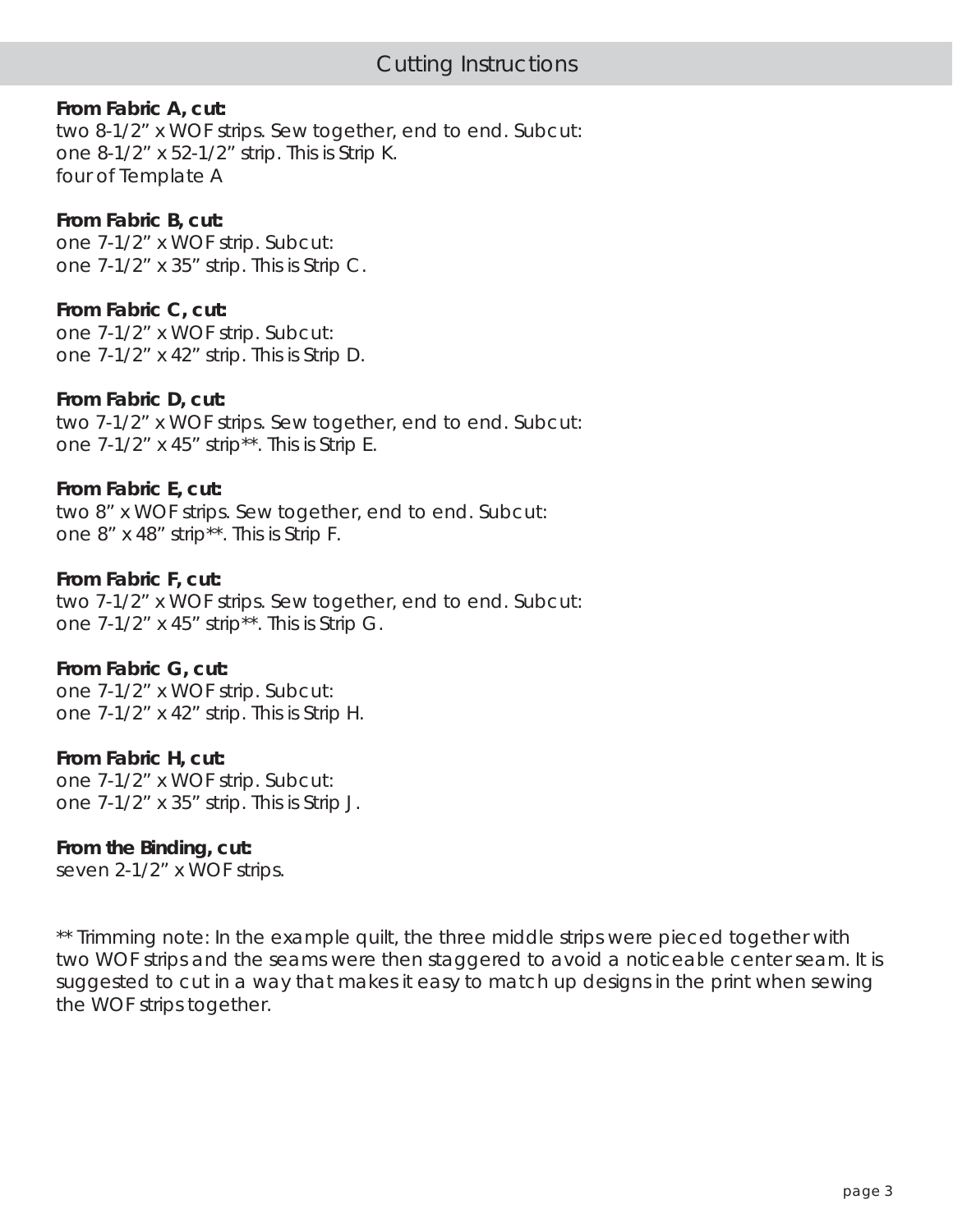

**Step 1.** Fold each strip (C-H and J) in half, short ends together, and mark the center.

Step 2. Assemble all of the strips in order making sure to match up the center (fig 1). This is where those center marks come in handy!

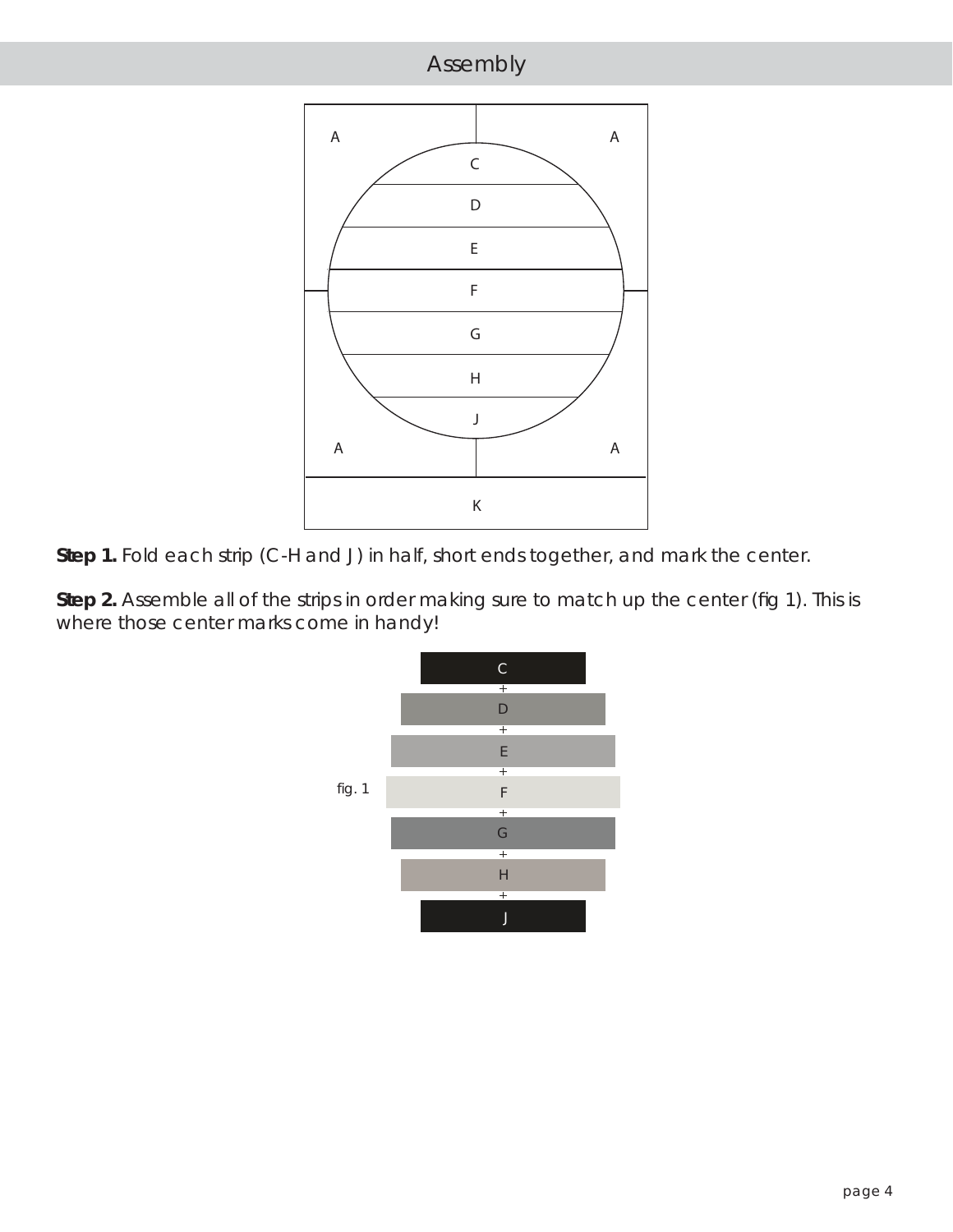**Step 3.** Using a long quilting ruler and rotary cutter, cut straight down the center of Strip F (fig 2). The cut should be  $3-3/4$ " away from each side. This cut allows you to keep everything lined up to create the seamless circle look. You may need to mark the center again.



**Step 4.** You now have two large sections. Fold each one in half, staggered ends together, making sure to pay attention to those center marks. Press the fold well.

**Step 5.** Using Template B, line up the fabrics fold line with the edge marked "fold" along the fold (fig 3). Cut along the curved edge only, and set aside (fig 4).



**Step 6.** Take the top two Template A pieces and piece them together *along the marked edges (the wider of the two short ends)*, shown in fig. 5. This is crucial. If sewn together along the wrong short edge, the quilt top will not sew together correctly. Repeat with the bottom pieces as well. Press well.

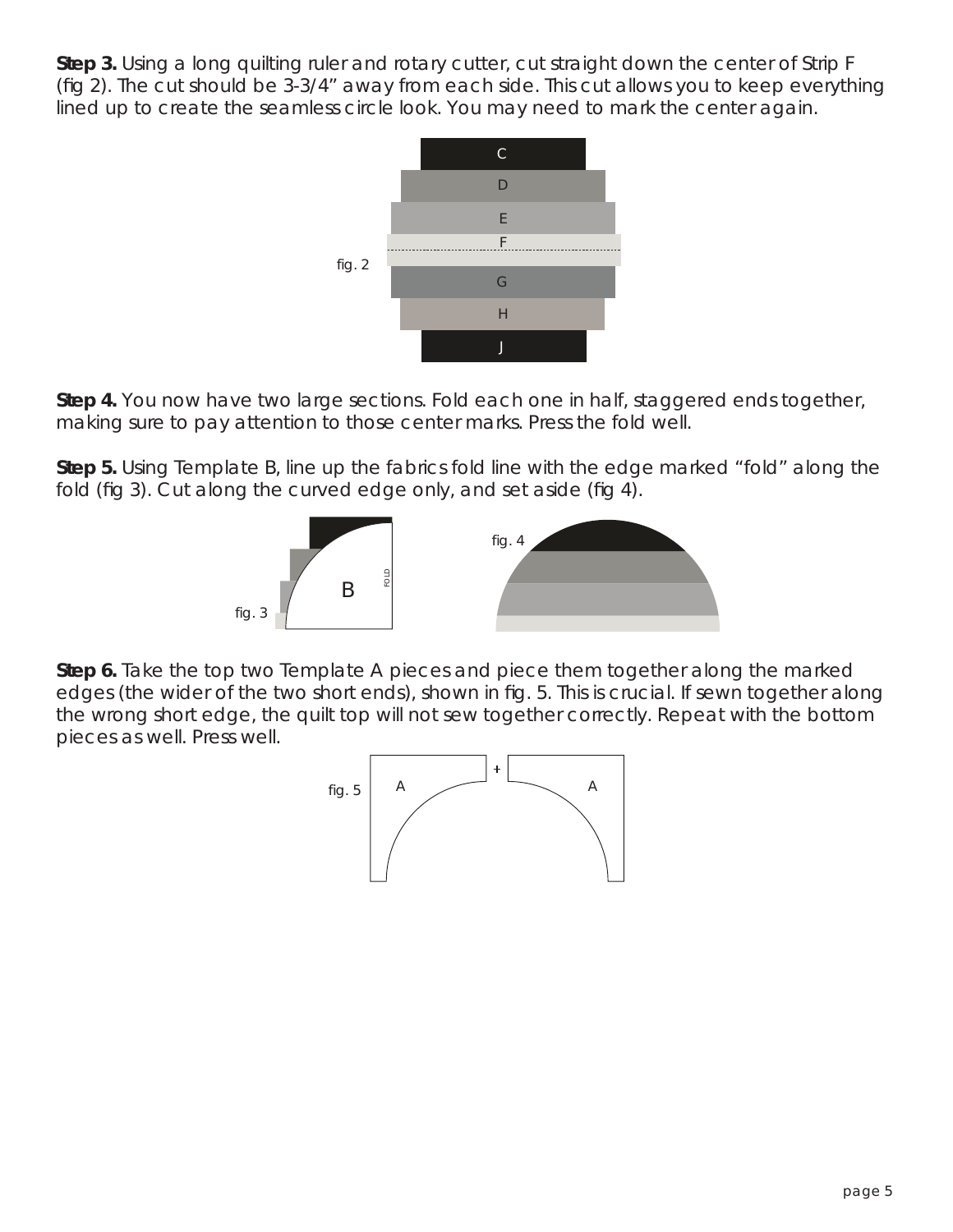**Step 7.** Place the Template A pieces on top of one of the half circle created by cutting out Template B, lining up the center mark on the outside of the half circle with the middle seam on the inside curve of Template A. Pin in place (fig 6). Now go and pin the other ends of template A to the ends of the half circle. Make sure to line up the edges and pin in place. I found with curves this large, I like to pin the rest of the edge too. If you feel more comfortable sewing curves, then feel free to sew them in your own way!

Repeat Steps 5-7 with the bottom half too.



**Step 8.** Piece together the top half circle with the bottom one. Make sure to match up curve seams and the center marks (fig 7).



**Step 9.** Add Strip K to the bottom of the finished top section (fig 8).



Your quilt top is complete! Baste, quilt, bind and enjoy!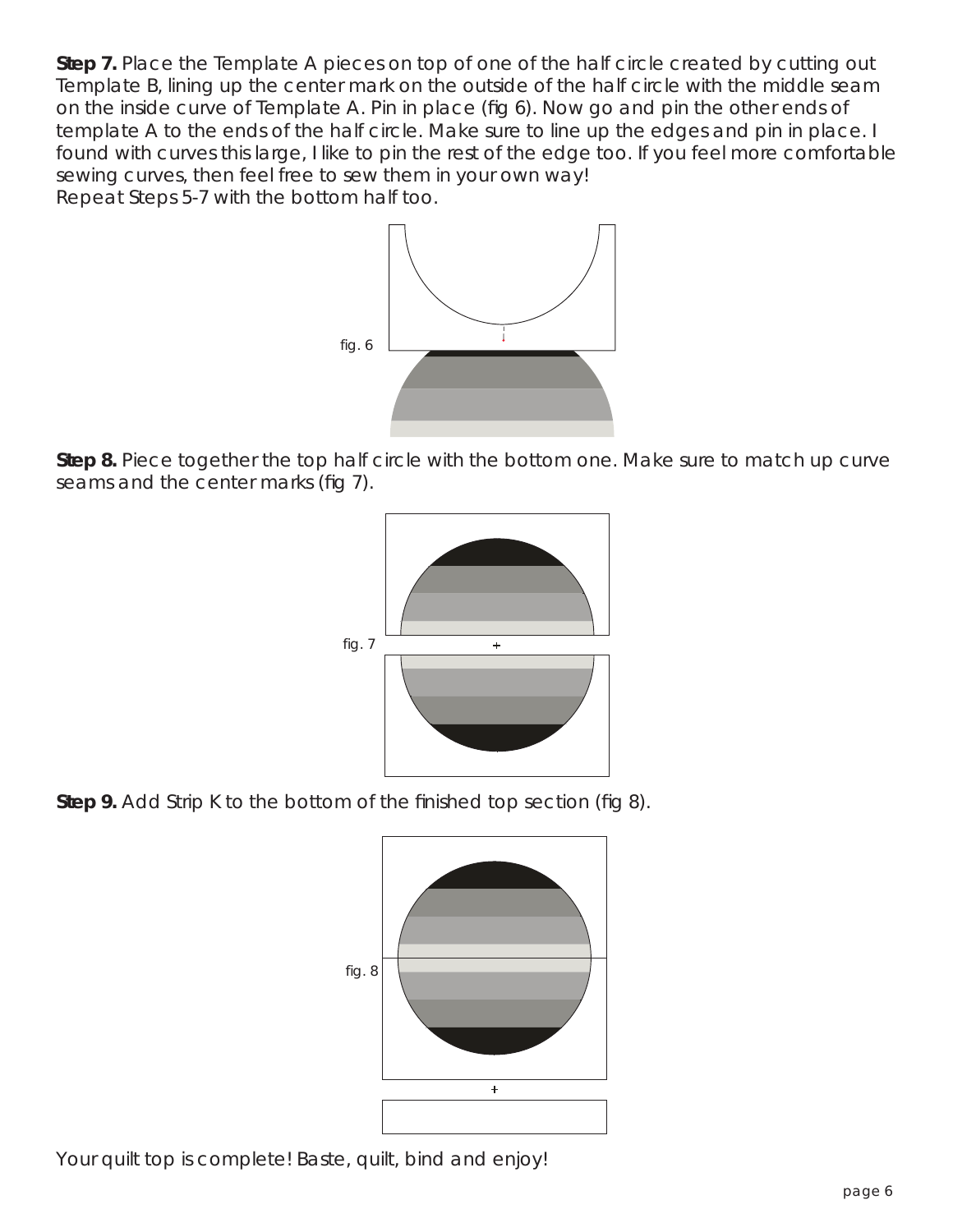#### **Templates**

Print one copy of Template A and one copy of Template B, each at 100%. Align template pieces along colored lines. Match notches of the same color and tape together to form the full templates.

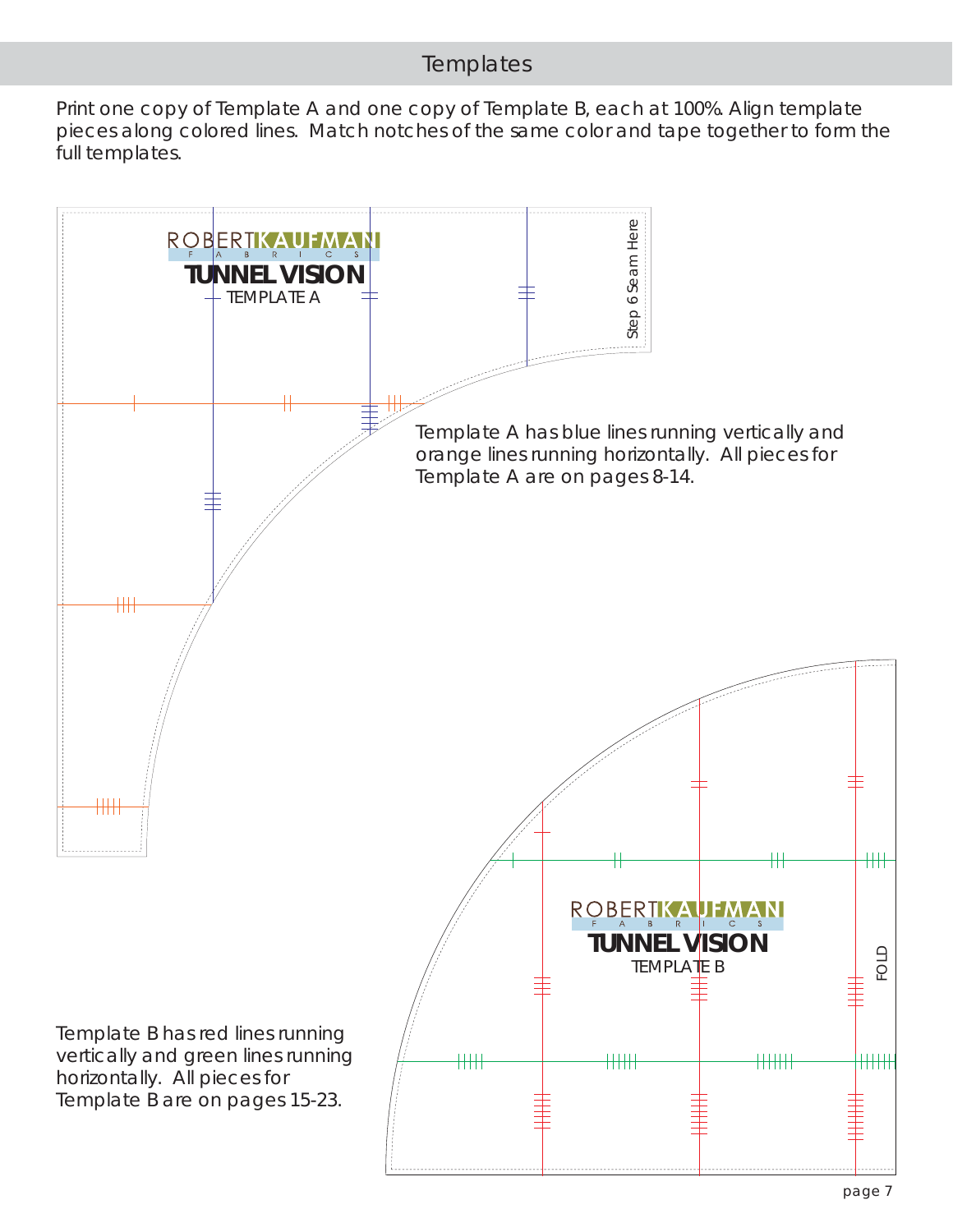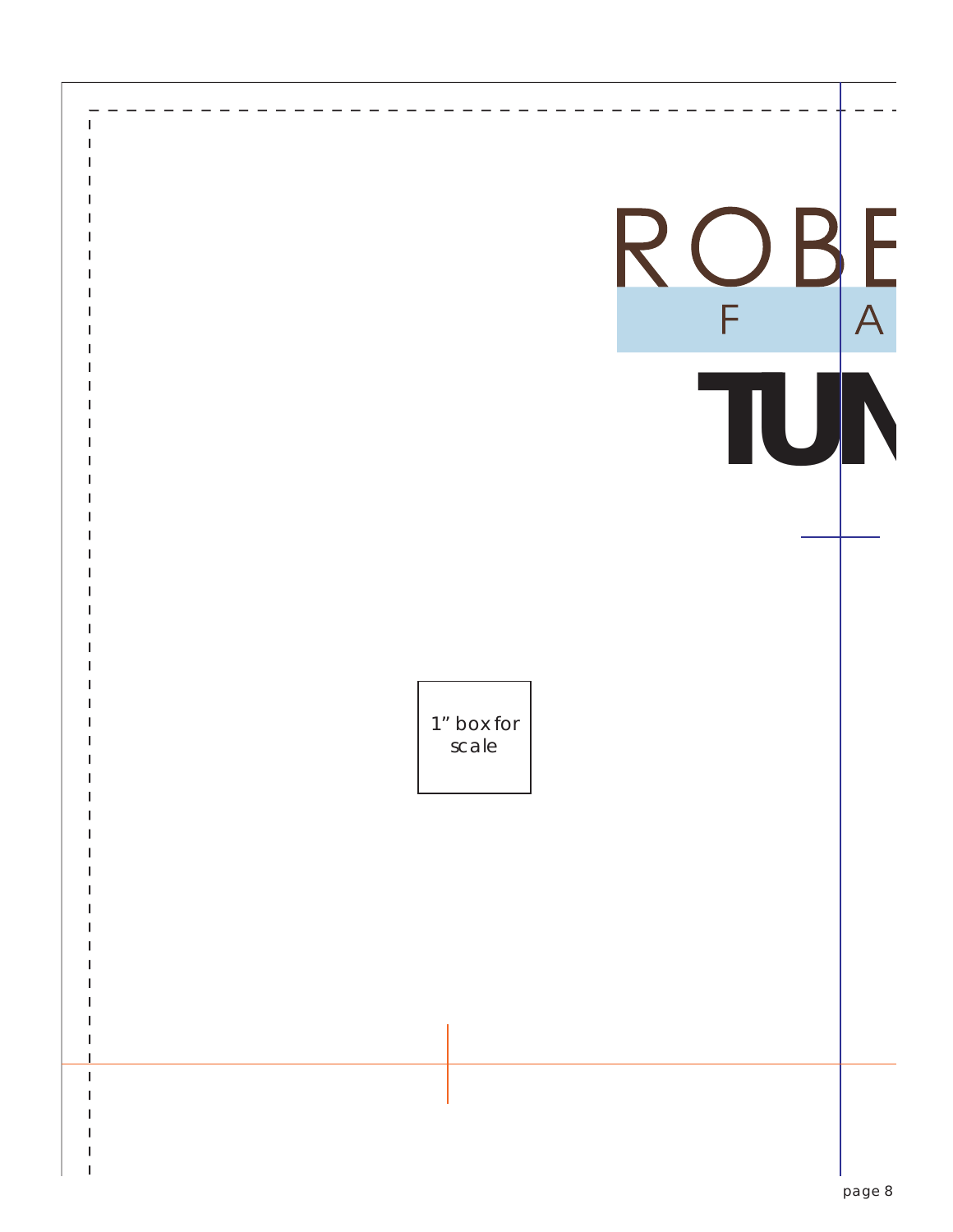# ERTKAUFMA  $\overline{S}$ R  $\overline{\mathsf{A}}$ B  $\bigcap$ **UNNEL VISION** TEMPLATE A 1" box for scale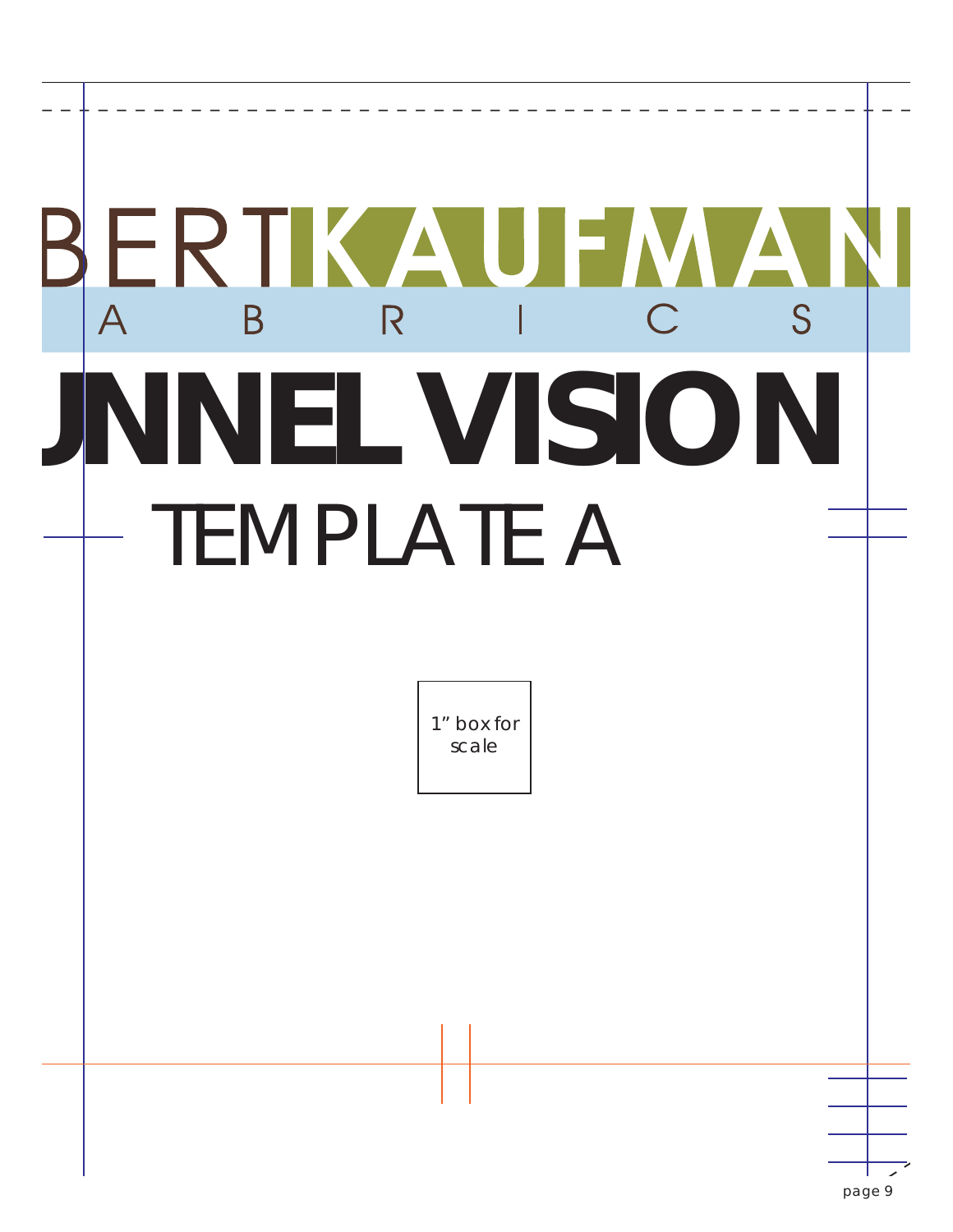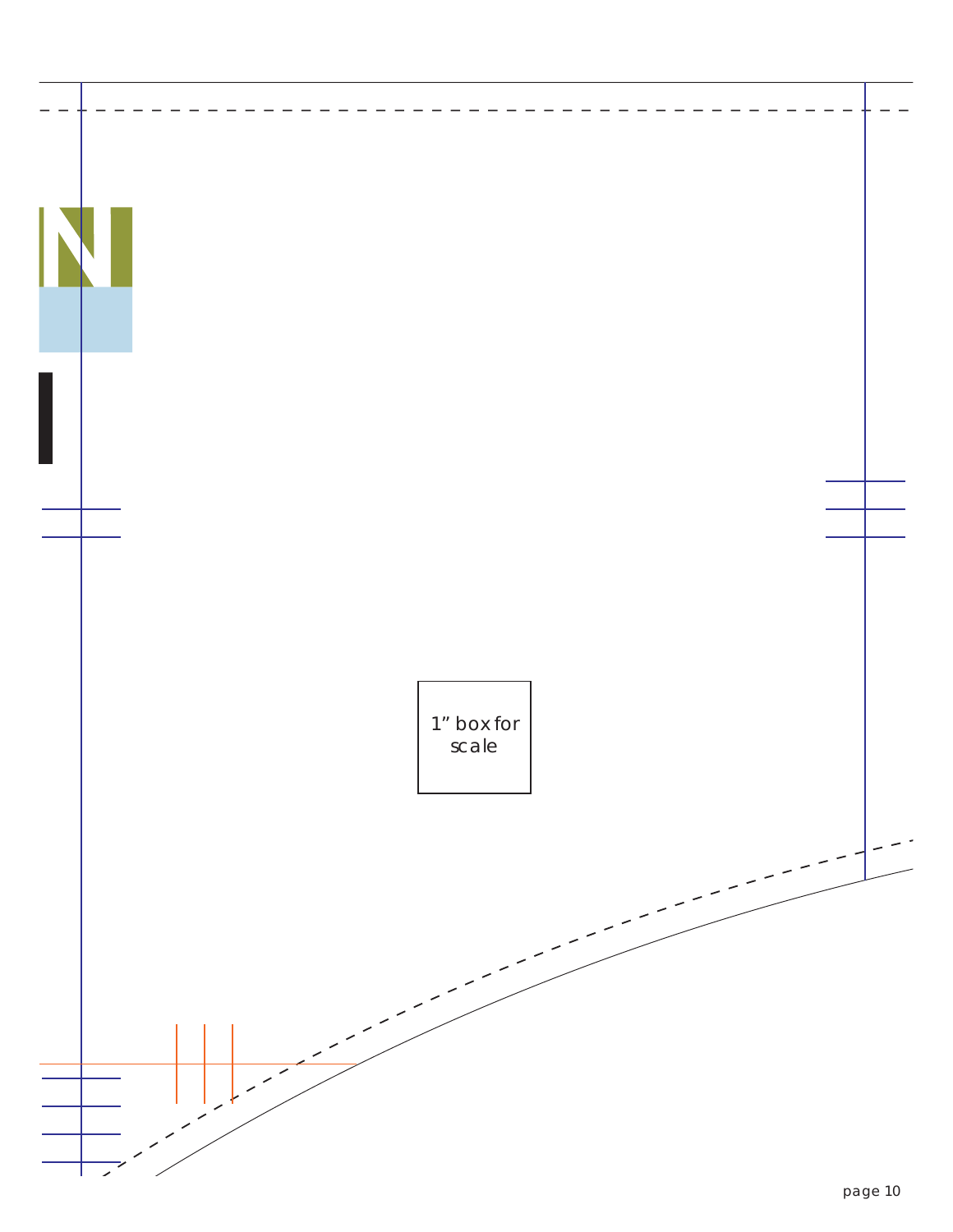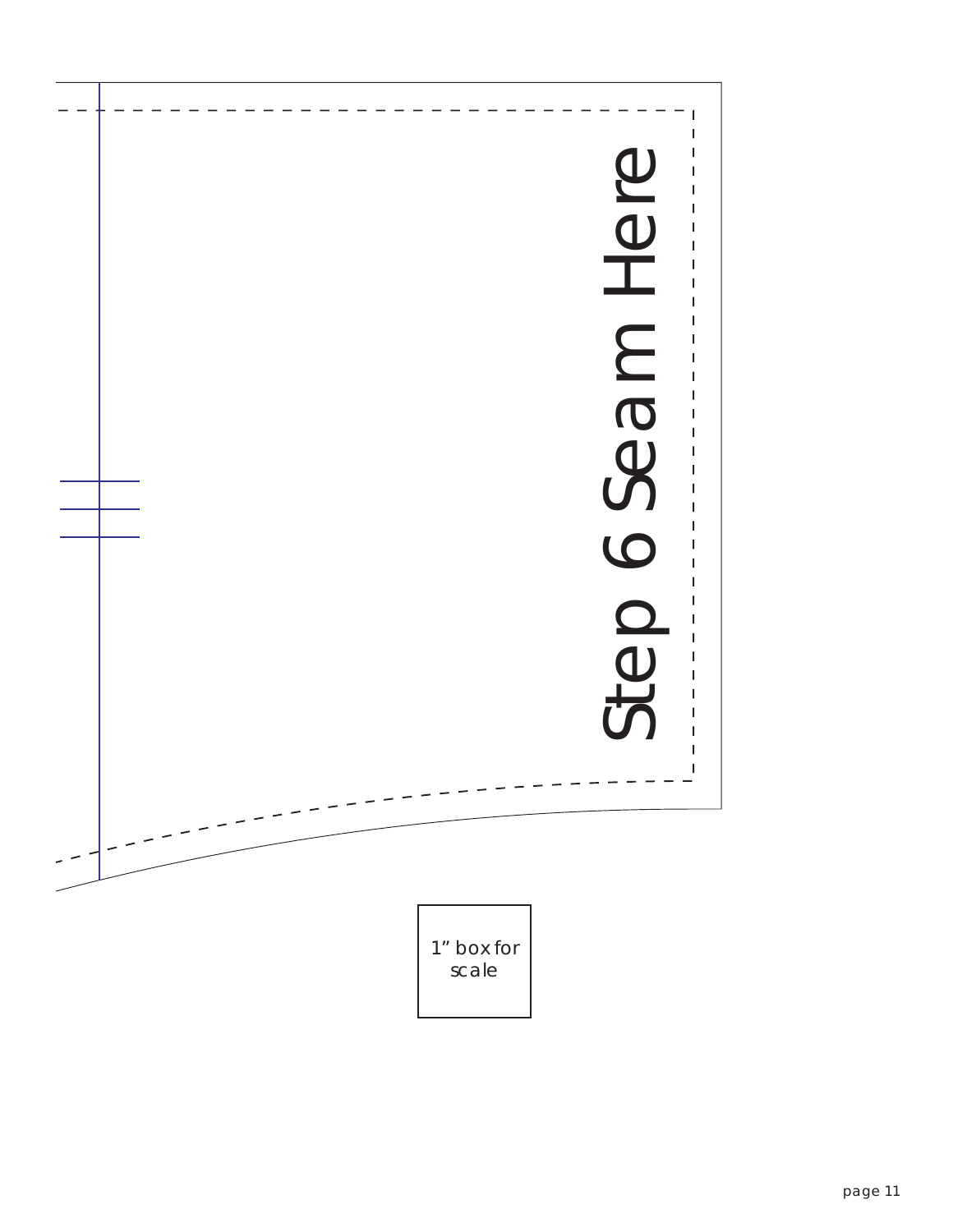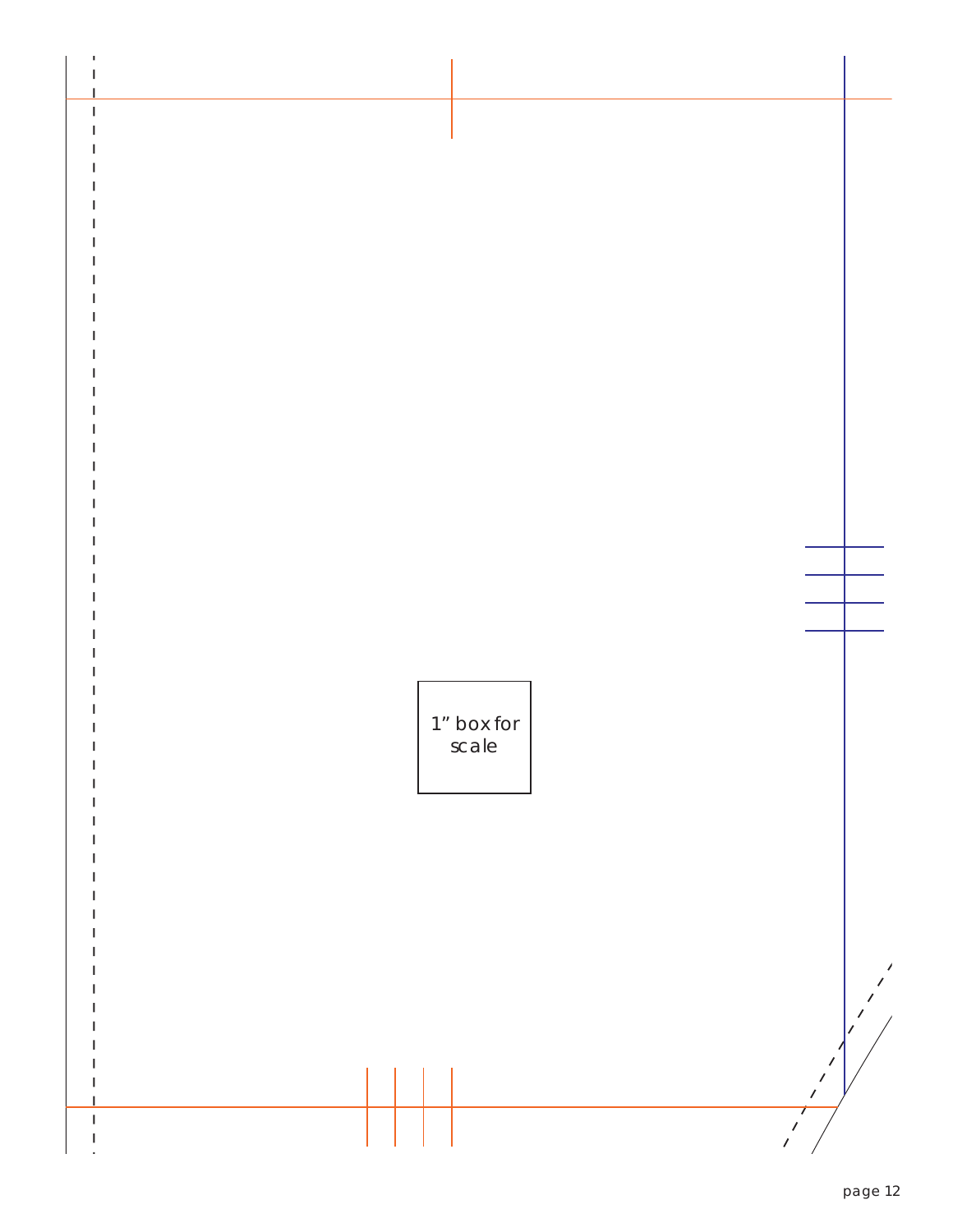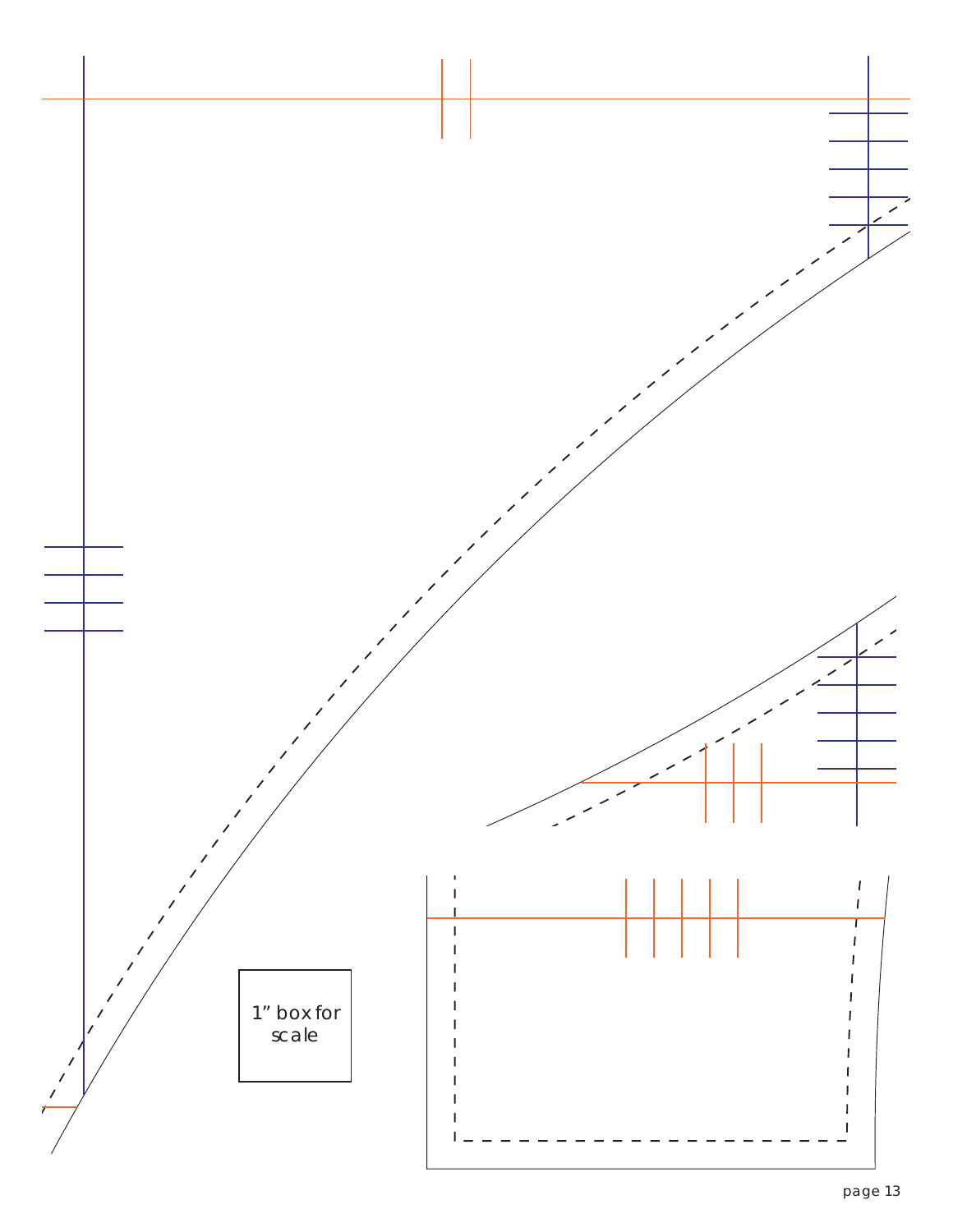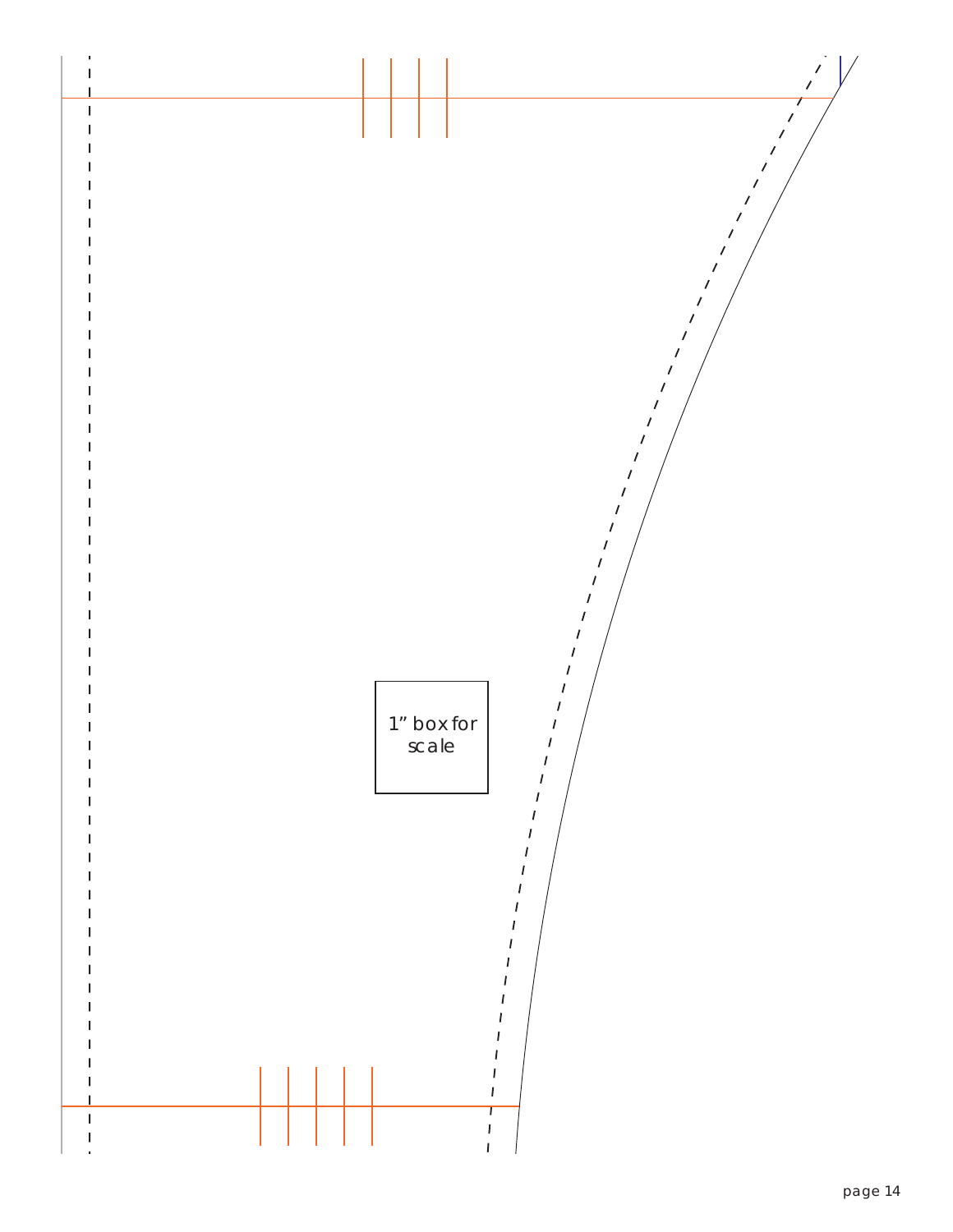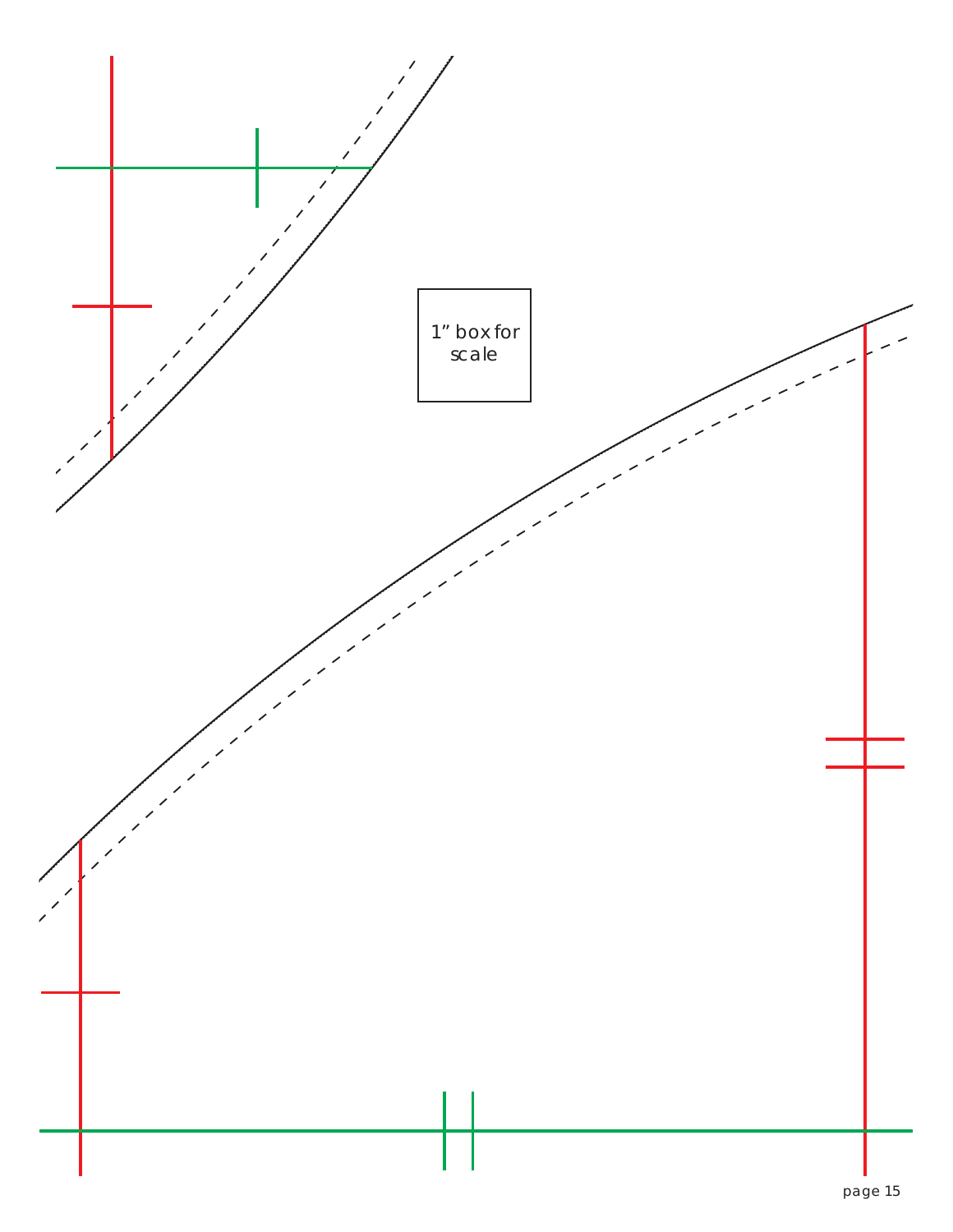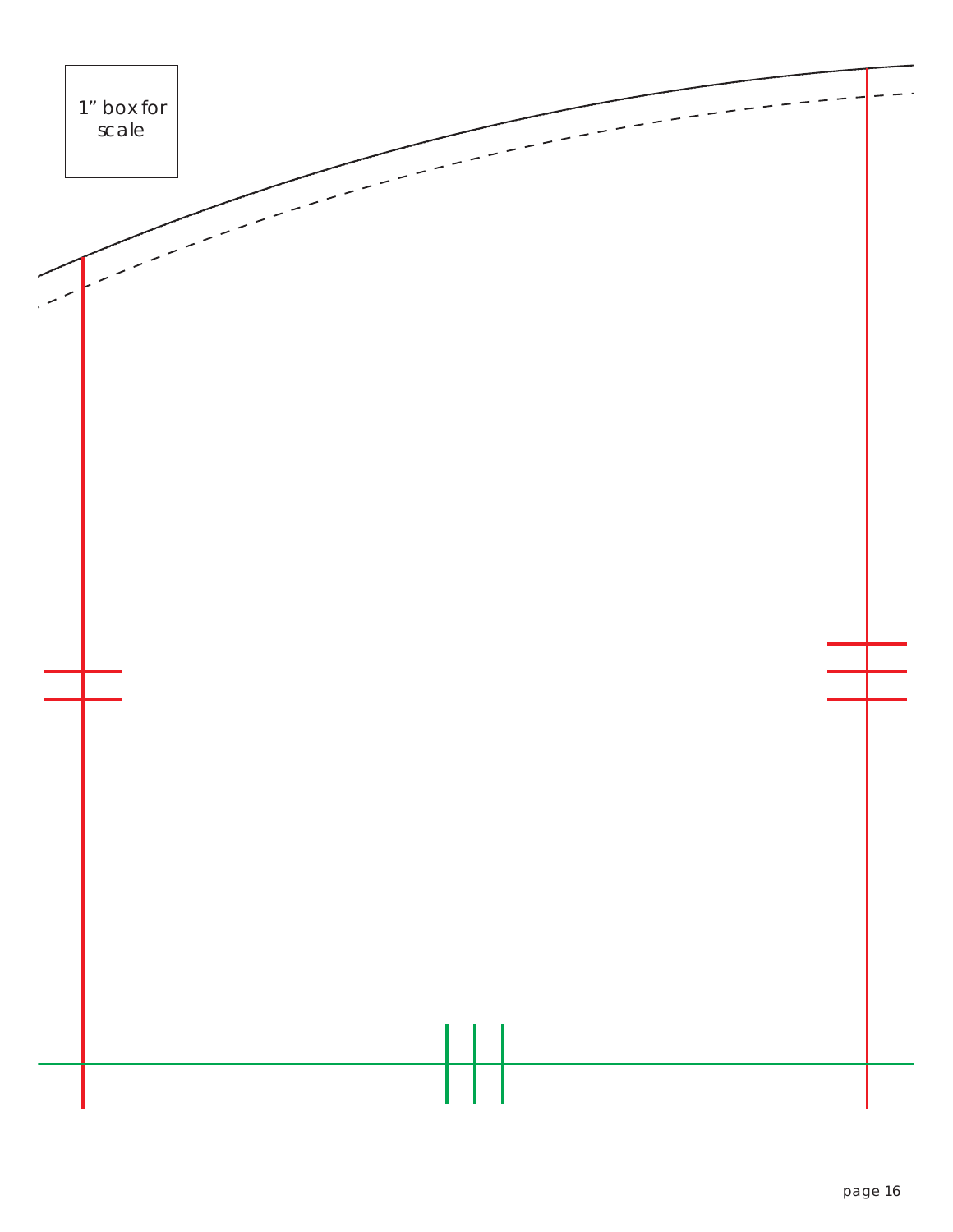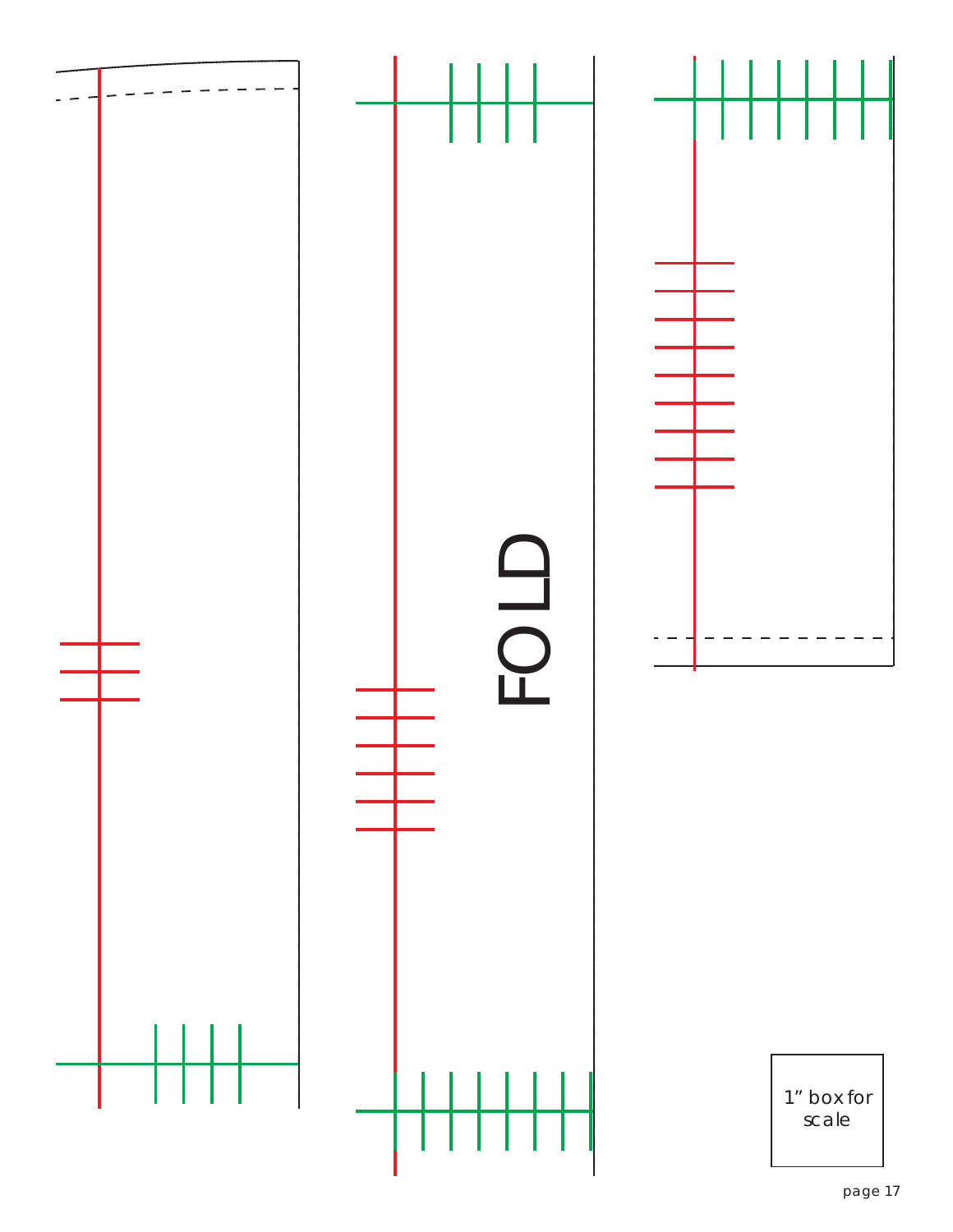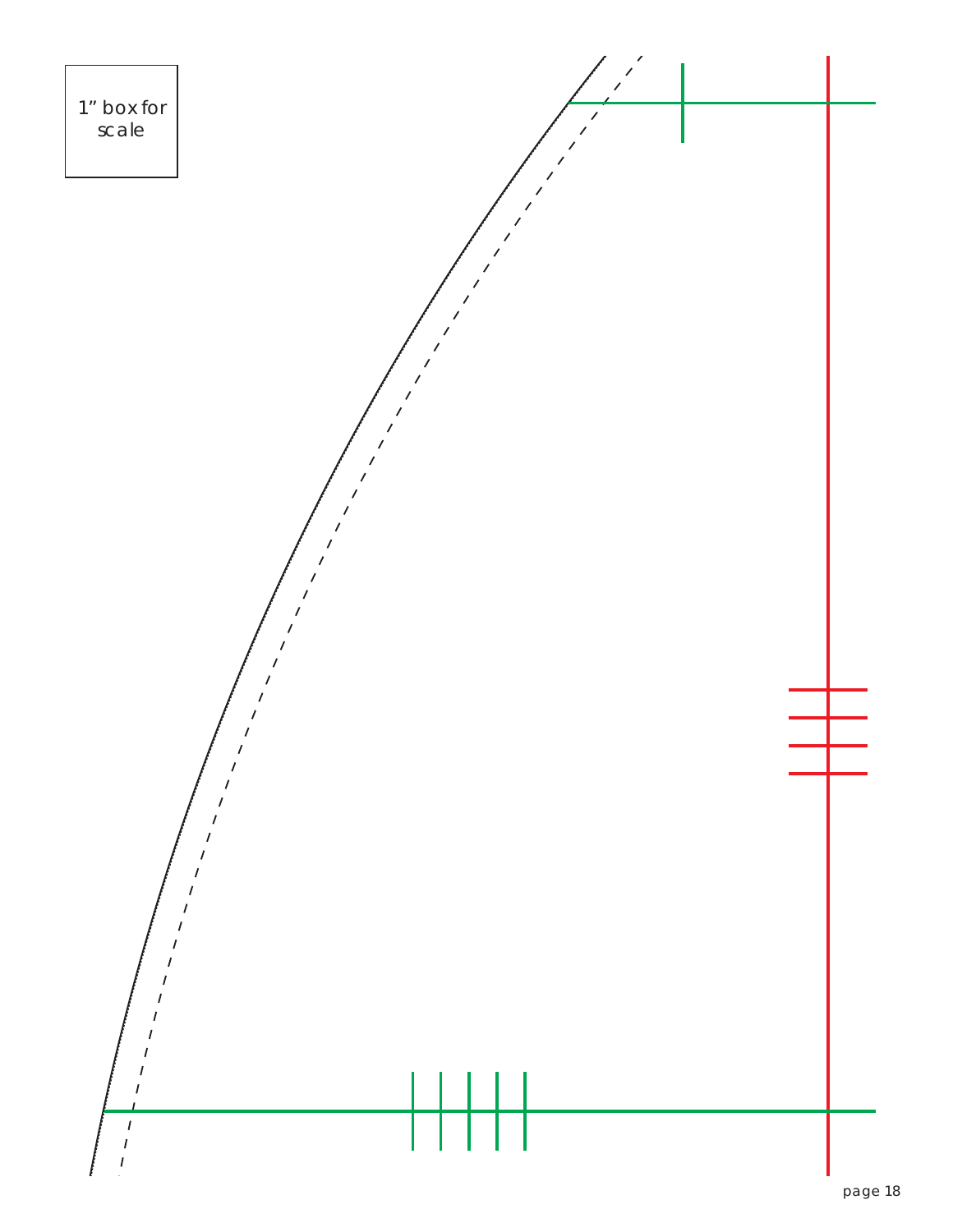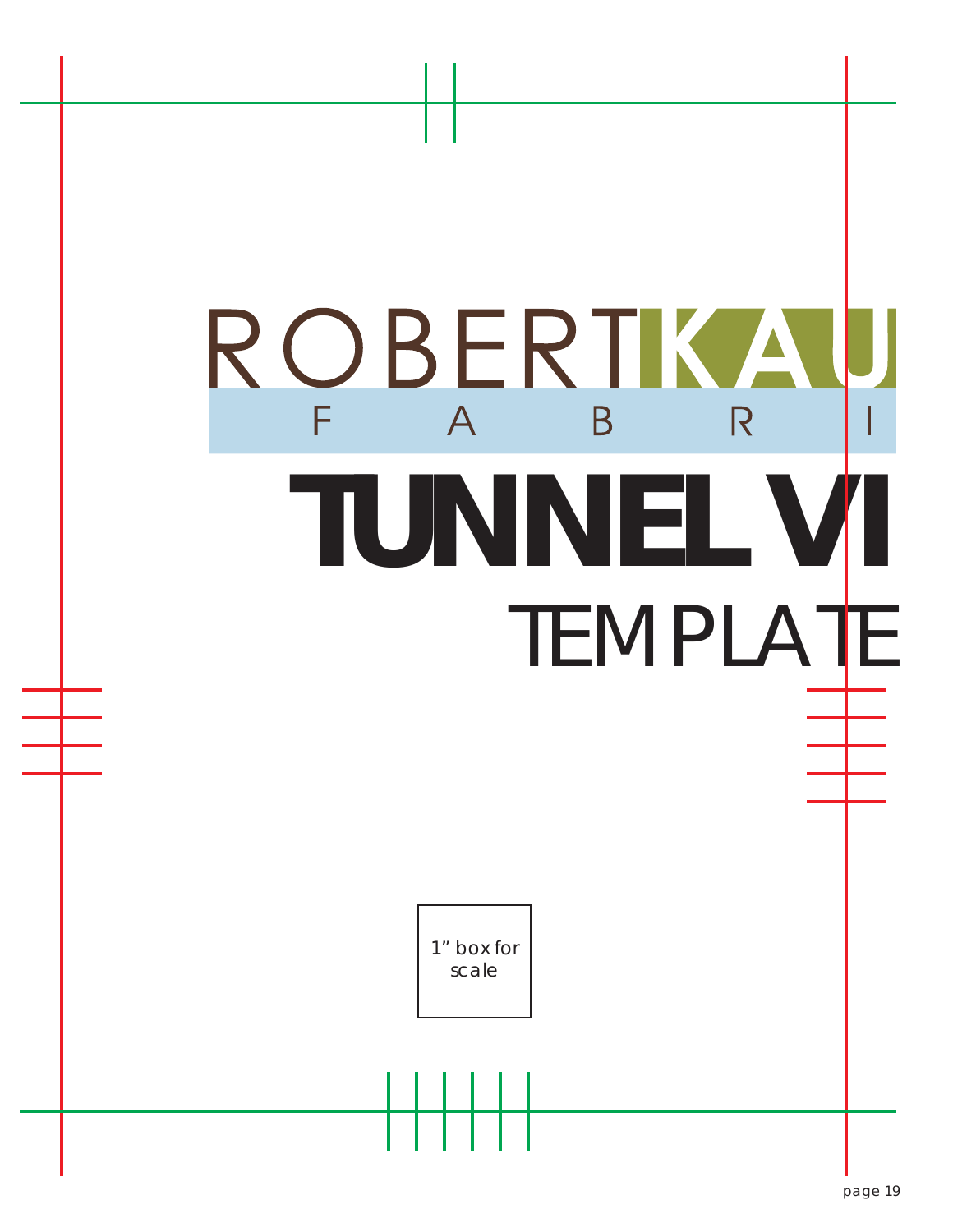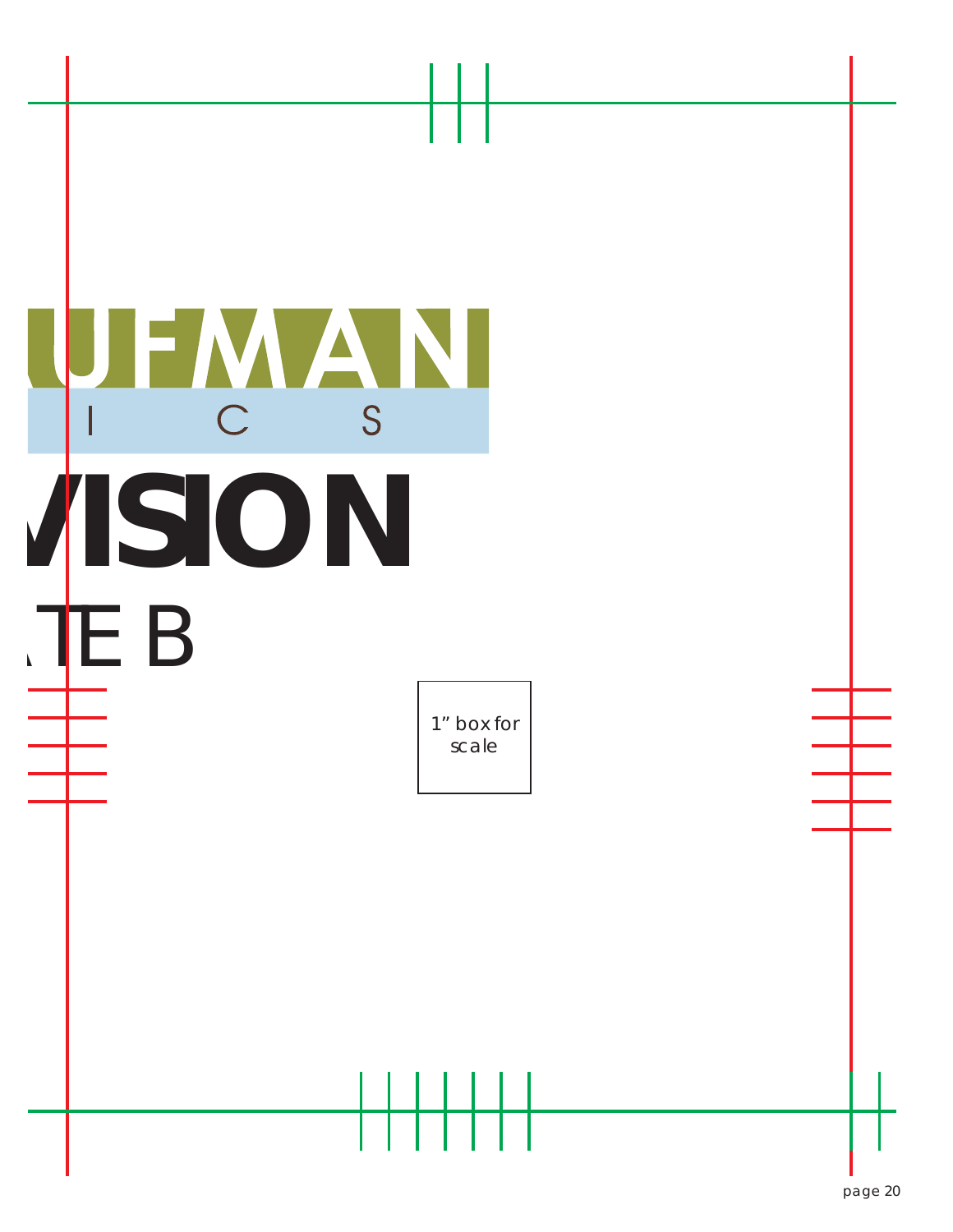

1" box for scale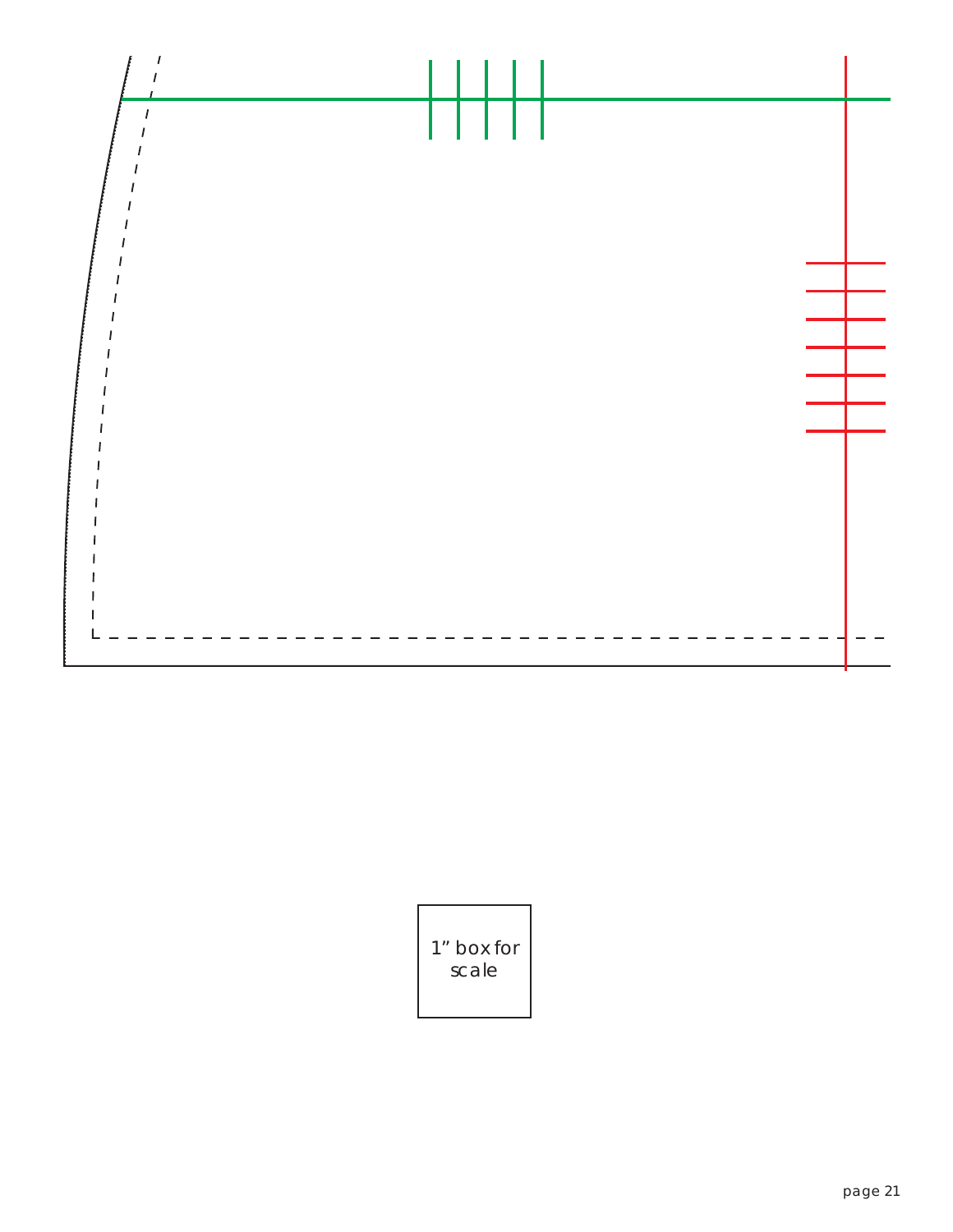

1" box for scale